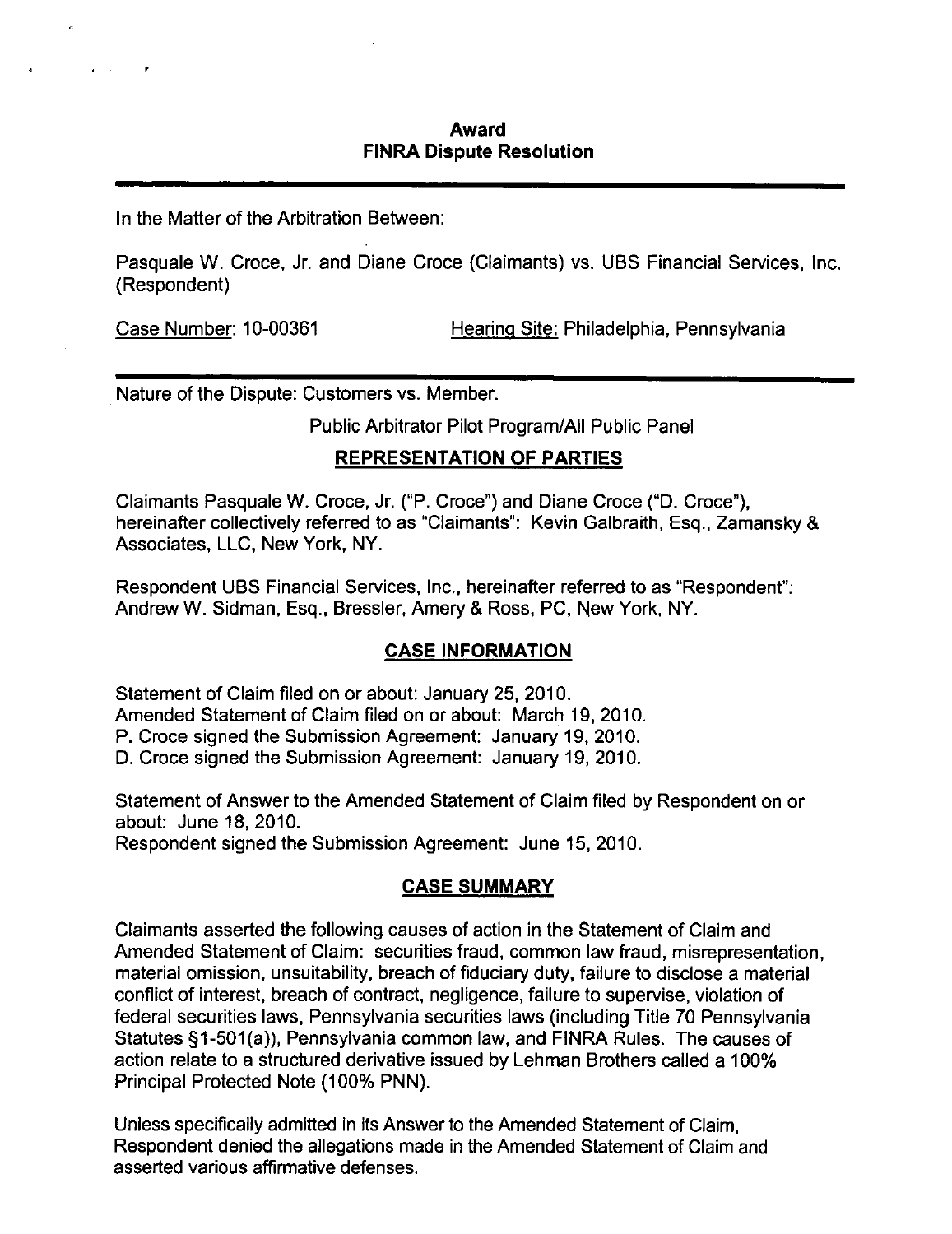### **RELIEF REQUESTED**

In the Statement of Claim and Amended Statement of Claim, Claimants requested rescission of the purchase of the 100% PPN in their joint account, compensatory damages in the amount of approximately \$2,000,000.00, recovery of pre- and postaward interest, costs, expenses, attorneys' fees, experts' fees, forum fees, and punitive damages in such amount as the Panel deems appropriate to punish and deter Respondent from any future similar conduct

Respondent requested that the Amended Statement of Claim be dismissed in its entirety and that it be awarded attorneys' fees and costs.

At the close of the hearing. Claimants withdrew their request for punitive damages and Respondent withdrew its request for attorneys' fees.

### **OTHER ISSUES CONSIDERED AND DECIDED**

The Arbitrators acknowledge that they have each read the pleadings and other materials filed by the parties.

This case proceeded under the Public Arbitrator Pilot Program, which allows parties to choose whether to have a non-public arbitrator on the Panel.

The parties have agreed that the Award in this matter may be executed in counterpart copies or that a handwritten, signed Award may be entered.

#### **AWARD**

After considering the pleadings, the testimony and evidence presented at the hearing, the Panel has decided in full and final resolution of the issues submitted for determination as follows:

- 1. Respondent is liable for compensatory damages in the amount of \$2,000,000.00 less the residuary value of the investment which is \$480,000.00. Therefore. Respondent shall pay to Claimants compensatory damages in the amount of \$1.520,000.00 plus interest at a rate of 6% per annum from September 15. 2008 to May 27,2011.
- 2. Any and all relief not specifically addressed herein, including punitive damages, is denied.

### **FEES**

Pursuant to the Code, the following fees are assessed:

#### Filing Fees

FINRA Dispute Resolution assessed a filing fee\* for each claim: Initial claim filing fee  $= $1,800.00$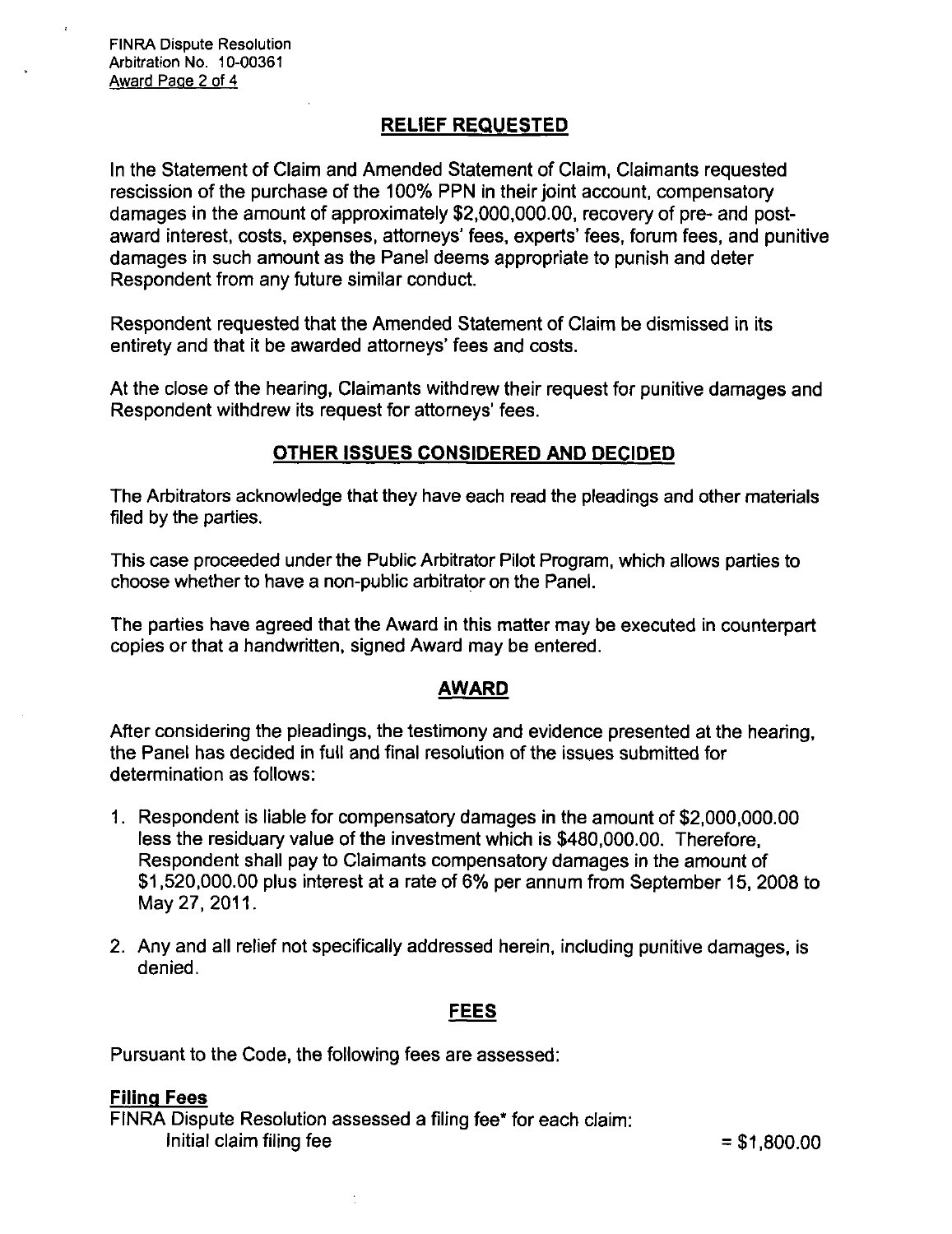### **Member Fees**

 $\bar{z}$ 

Member fees are assessed to each member firm that is a party in these proceedings or to the member firm that employed the associated persons at the time of the events giving rise to the dispute. Accordingly, as a party, UBS Financial Services, Inc., is assessed the following:

| Member surcharge        | $=$ \$2,800.00 |
|-------------------------|----------------|
| Pre-hearing process fee | $=$ \$750.00   |
| Hearing process fee     | $= $5,000.00$  |

#### **Hearing Session Fees and Assessments**

The Panel has assessed hearing session fees for each session conducted. A session is any meeting between the parties and the arbitrators, including a pre-hearing conference with the arbitrators that last four (4) hours or less. Fees associated with these proceedings are:

| One (1) Pre-hearing session with a single arbitrator $@$ \$450.00/session |                |                | $=$ \$<br>450.00                                                                                                  |
|---------------------------------------------------------------------------|----------------|----------------|-------------------------------------------------------------------------------------------------------------------|
| Pre-hearing conference: February 25, 2011                                 |                | 1 session      |                                                                                                                   |
| Three (3) Pre-hearing sessions with Panel $@$ \$1,200.00/session          |                |                | $= $3,600.00$                                                                                                     |
| Pre-hearing conferences: July 1, 2010                                     |                | 1 session      |                                                                                                                   |
|                                                                           | March 25, 2011 | 1 session      |                                                                                                                   |
|                                                                           | April 25, 2011 | 1 session      |                                                                                                                   |
| Sixteen (16) Hearing sessions with Panel @ \$1,200.00/session             |                | $= $19,200.00$ |                                                                                                                   |
| <b>Hearing Dates:</b>                                                     | May 16, 2011   | 2 sessions     |                                                                                                                   |
|                                                                           | May 17, 2011   | 2 sessions     |                                                                                                                   |
|                                                                           | May 18, 2011   | 2 sessions     |                                                                                                                   |
|                                                                           | May 19, 2011   | 2 sessions     |                                                                                                                   |
|                                                                           | May 20, 2011   | 2 sessions     |                                                                                                                   |
|                                                                           | May 23, 2011   | 2 sessions     |                                                                                                                   |
|                                                                           | May 24, 2011   | 2 sessions     |                                                                                                                   |
|                                                                           | May 25, 2011   | 2 sessions     |                                                                                                                   |
|                                                                           |                |                | $\begin{array}{c} \hline \textbf{A} & \textbf{A} & \textbf{A} & \textbf{A} & \textbf{A} & \textbf{A} \end{array}$ |

Total Hearing Session Fees = \$23,250.00

- 1. The Panel has assessed \$11,625.00 of the hearing session fees jointiy and severally to Claimants.
- 2. The Panel has assessed \$11,625.00 of the hearing session fees to Respondent.

All balances are payable to FINRA Dispute Resolution and are due upon receipt.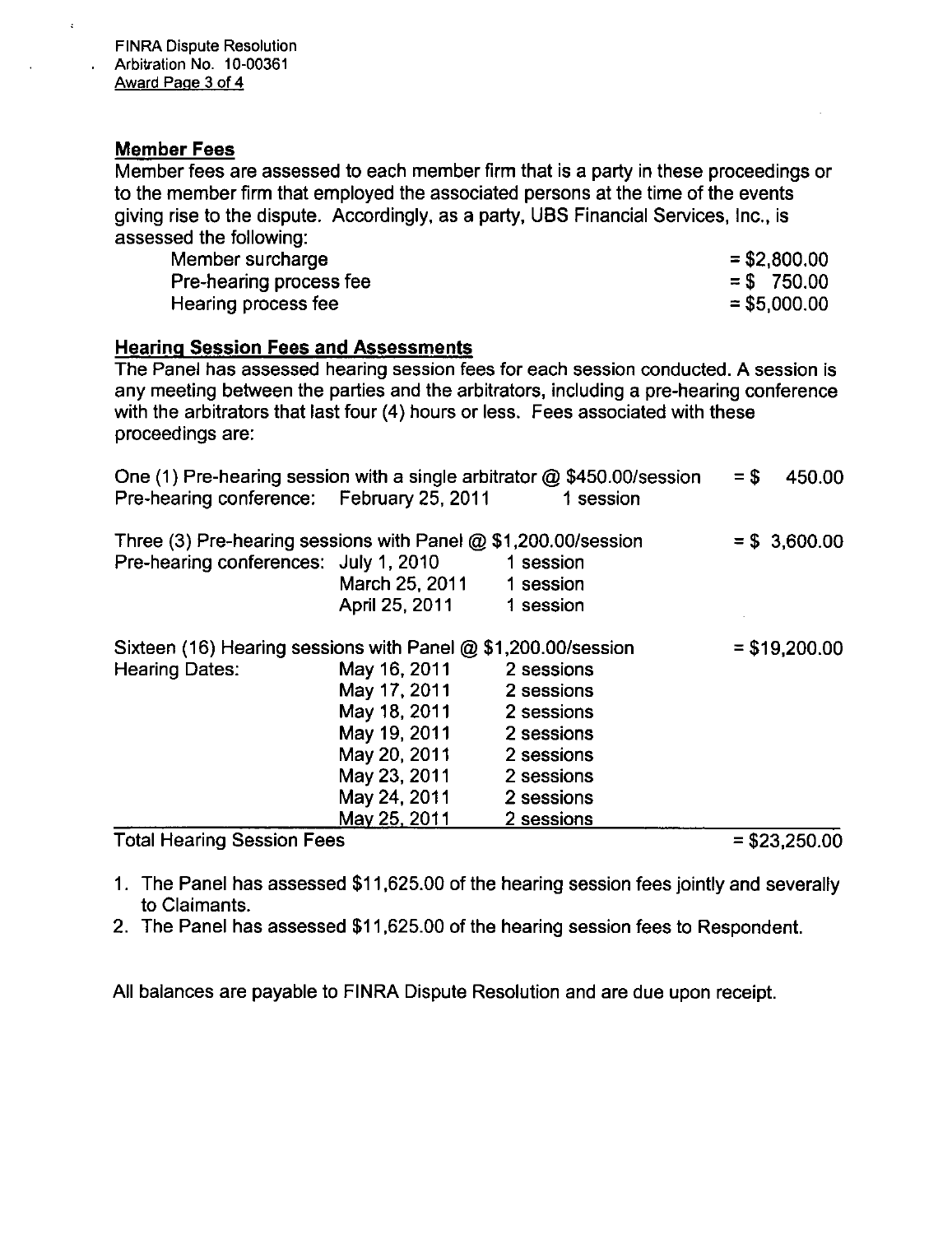**FINRA Dispute Resolution** Arbitration No. 10-00361 Averd Page 4 of 4

# **ARBITRATION PANE**

Eugene M. Schloss, Jr. Richard F. Bleker, Ph.D. James W. Geiger

Public Arbitrator, Presiding Chairperson **Public Arbitrator** Public Arbitrator

## Concurrino Arbitratore' Signatures

Eugene M. Schloss, Jr. **Public Arbitrator, Fresiding Chairperson** 

Richard F. Bleker, PhiD **Public Arbitrator** 

**Dissenting Arbitrator's Signature** 

**James W. Geiger Public Arbitrator** 

June 9, 2011

Date of Service (For FINRA Dispute Resolution use only)

 $6(7)$  1 **Signature Date** 

**Signature Date** 

**Signature Date**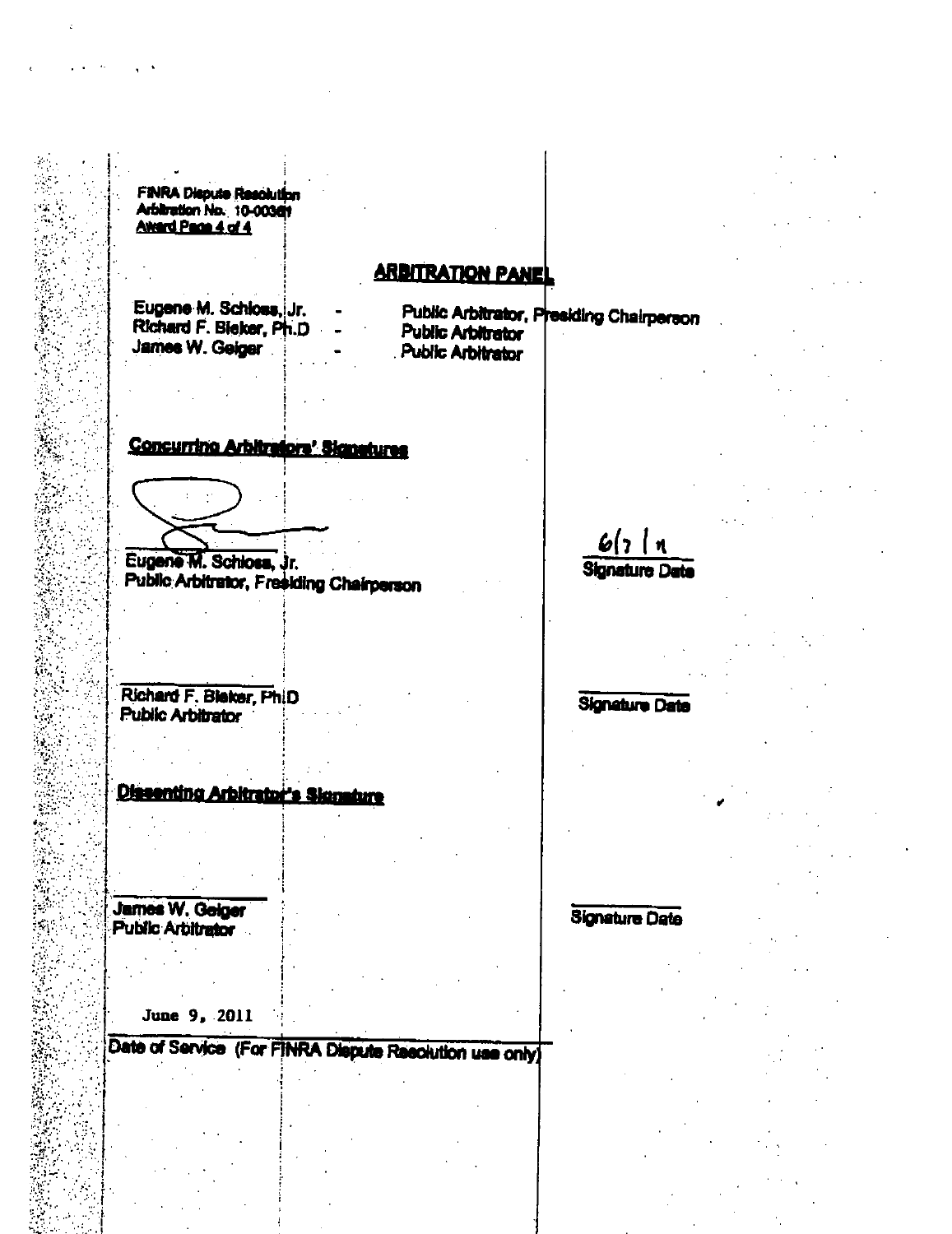FINRA Dispute Resolution<br>Arbitration No. 10-00361 Award Page 4 of 4

 $\ddot{\phantom{a}}$ 

 $\sim 100$ 

 $\omega$  and  $\omega$  is  $\omega$  .  $\omega$ 

#### **ARBITRATION PANEL**

Eugene M. Schloss, Jr.  $\bullet$ Richard F. Bleker, Ph.D -**James W. Geiger**  $\sim$   $\sim$ 

Public Arbitrator, Presiding Chairperson

÷

**Public Arbitrator** 

- 
- **Public Arbitrator**

## Consurring Arbitrators' Signatures

Eugene M. Schlose, Jr. Public Arbitrator, Presiding Chairperson **Signature Date** 

 $\sim$   $\sim$ 

 $R_L$   $L$ *FR* 

Richard F. Bleker, Ph.D. **Public Arbitrator** 

**Olssenting Arbitrator's Signature** 

James W. Geiger **Public Arbitrator** 

**Signature Date** 

June 9, 2011

Date of Service (For FINRA Diapute Resolution use only)